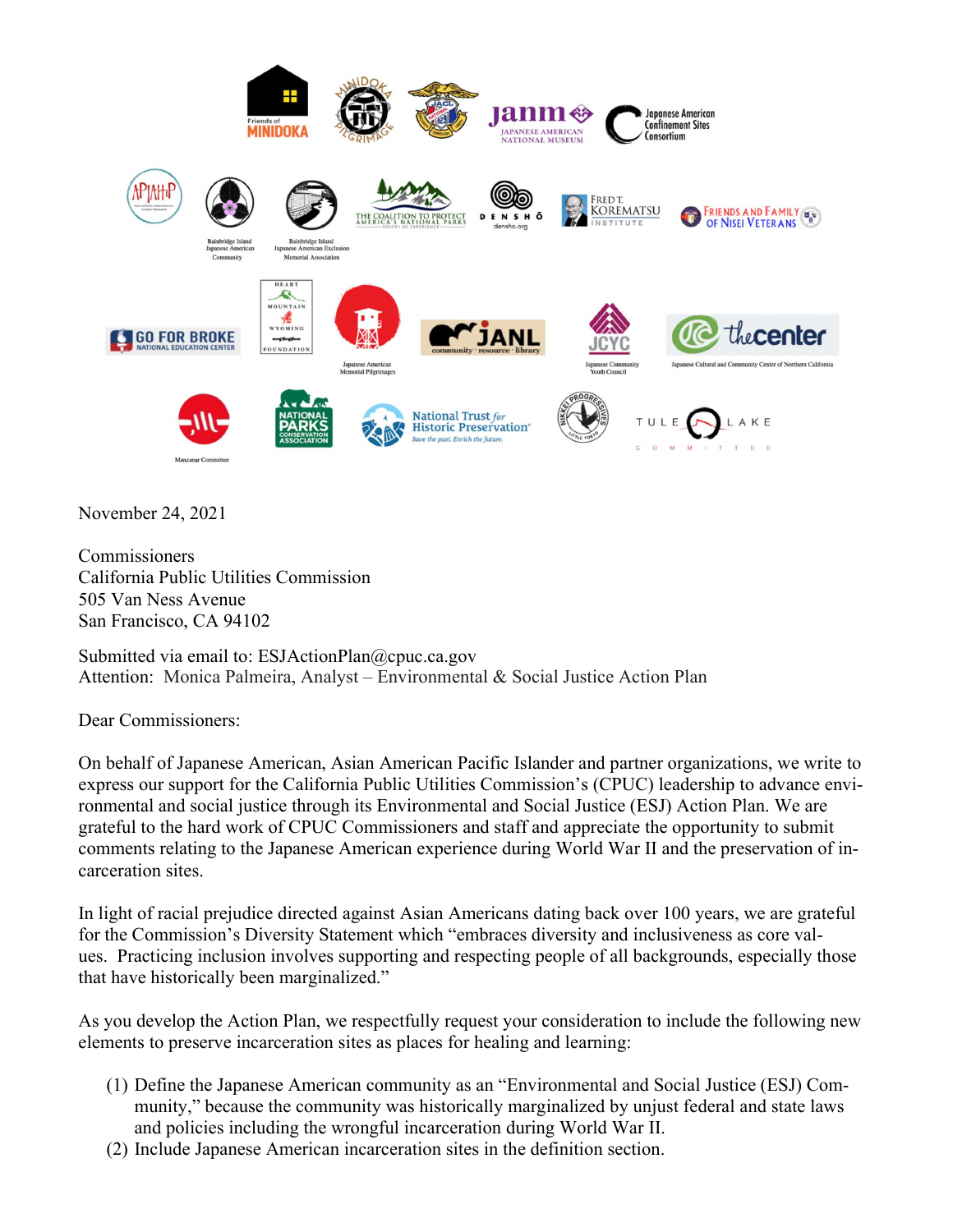(3) Include language that the Commission consider the impact of its decisions on Japanese American incarceration sites and include protective conditions to ensure that CPUC actions do not impair of units of the National Park System or damage the integrity of sites designated as National Historic Landmarks or listed on the National Register of Historic Places.

As noted by Governor Newsom in 2021:

"Over two and a half years, the U.S. government removed Japanese Americans from their homes on the West Coast – without a trial or due process – forcing them into concentration camps in unfamiliar lands. Uprooted from their lives and livelihoods, they endured miserable conditions and treatment by military guards."<sup>1</sup>

We would be grateful for the Commission's consideration of our ESJ requests. We understand that the Commission faces many difficult challenges relating to climate change, reliability, cost, public health and safety and other important goals. We support balanced approaches to meet these important challenges. Please accept our apologies for the fact that these comments are being submitted late in the ESJ drafting process. We only recently learned about the threat to Minidoka National Historic Site and the National Park Service's (NPS) significant concerns about a renewable energy proposal in Idaho.<sup>2</sup>

Background. For over 100 years, the State of California, and its political subdivisions, adopted laws and policies limiting the rights of Japanese, Chinese and other Asian immigrants. After the Japanese attack on Pearl Harbor, California's political leaders supported the U.S. Government's forcible removal of Japanese Americans from West Coast communities and the passage of federal law that imposed criminal penalties for violating exclusion orders<sup>3</sup>.

Because of the transportation challenges to move the entire Japanese American population on the West Coast, including 92,785 residents of California, the federal government located incarceration sites near railroad lines on large tracts of remote land, mostly in the western United States. Of the overall total of 120,313 Japanese Americans incarcerated, three quarters were from California. Notable Californians include Fred Korematsu (Topaz), Mitsuye Endo (Topaz), Rep. Norman Mineta (Heart Mountain), Rep. Mike Honda (Amache), Rep. Bob Matsui (Tule Lake), George Takei (Rohwer, Arkansas), Sue Kunitomi Embrey (Manzanar) and many other leaders, too numerous to list here, in military and public service, law, medicine, architecture, sciences, art, literature and other fields.

For the last thirty years, the Japanese American community in California and across the country has partnered with NPS to preserve the Manzanar, Minidoka and Tule Lake incarceration sites as units of the National Park System and designate other sites as National Historic Landmarks (NHL), including Heart Mountain, Wyoming and Topaz, Utah. Congress is currently considering bipartisan legislation to designate Amache in Colorado as a new national park. Preserving these and other incarceration sites provides opportunities to heal deep racial wounds and to help the public better understand America's long history of anti-Asian American Pacific Islander (AAPI) prejudice, hate and violence, as part of a broader effort to combat anti-AAPI violence.

Unfortunately, incarceration sites are located near transmission corridors in remote, unpopulated areas, often near large tracts of public land. These areas are of interest to private companies seeking to develop

<sup>&</sup>lt;sup>1</sup> https://www.gov.ca.gov/2021/02/19/governor-newsom-issues-proclamation-declaring-a-day-of-remembrance-japanese-american-evacuation-2/

<sup>&</sup>lt;sup>2</sup> https://www.eenews.net/articles/wind-farm-draws-fire-for-interfering-with-wwii-incarceration-site/

<sup>3</sup> P.L. 77-503, enacted March 21, 1942.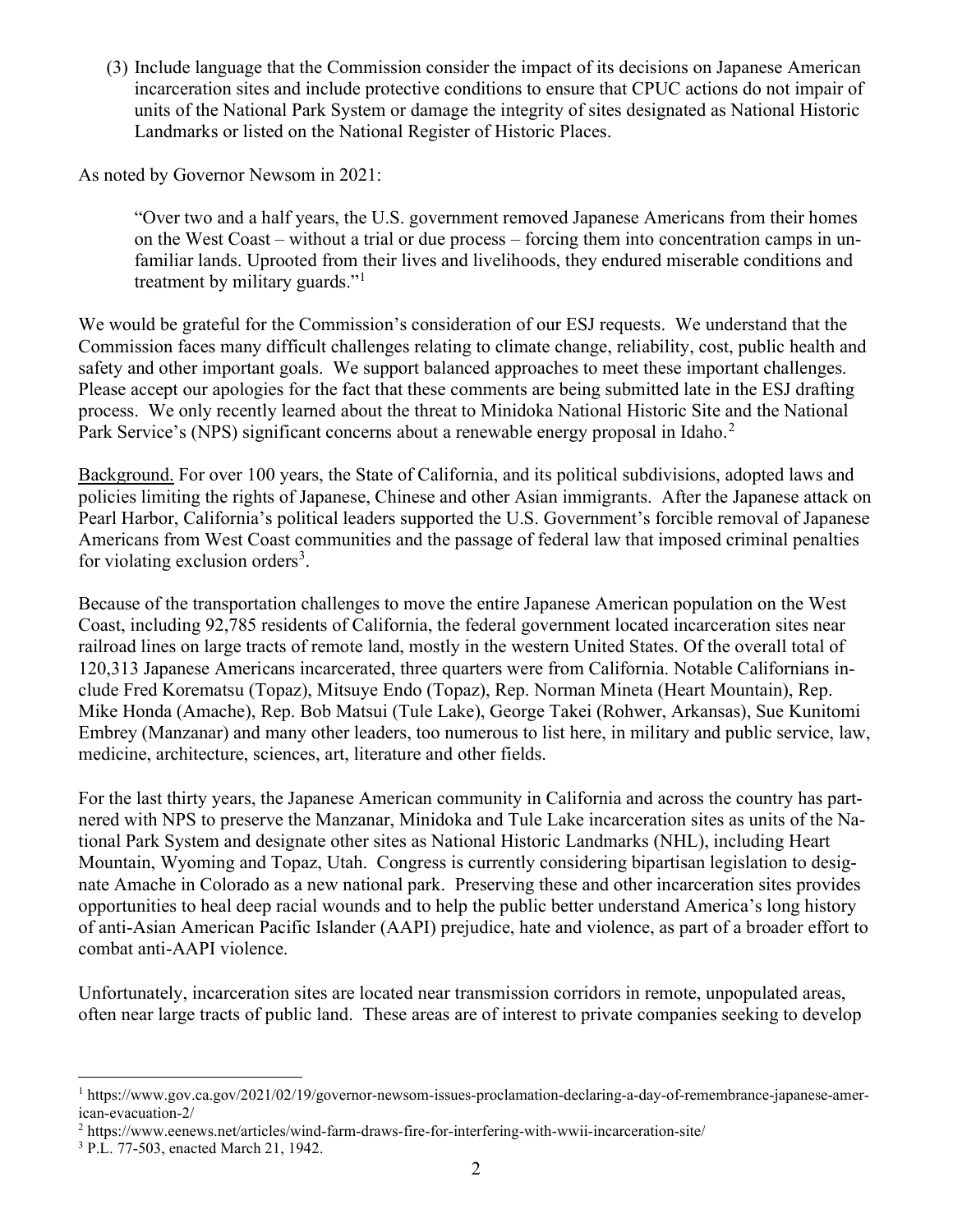industrial renewable energy projects. In 2009, LS Power, a New York private equity company, tried unsuccessfully to secure a right-of-way for its Southwest Intertie Project (SWIP) power line over the entrance of Minidoka National Historic Site, in Idaho. Several years ago, California's Japanese American community worked with Indian Tribes and local partners to educate and ultimately convince the Los Angeles Department of Water and Power to reverse course on its proposal to develop an industrial solar facility adjacent to Manzanar NHS.<sup>4</sup>

In August 2021, the Secretary of the Interior Deb Haaland announced a Biden Administration decision to study a massive new wind project on federal lands in Idaho.<sup>5</sup> Despite its awareness of Minidoka NHS and the fact that its powerline right-of-way was relocated around Minidoka eleven years ago, LS Power proposed the Lava Ridge Wind Project within the historic footprint of Minidoka and within two miles of the park visitor centers. In September 2021, the NPS sent a letter to the Japanese American community highlighting the significant negative impact which would impair the park's fundamental resources and values. Attachment 1.

Our organizations are committed to collectively preserving, protecting, and interpreting the World War II experiences of Japanese Americans, and to teach social justice. Our organizations are located in California and outside the state, working to protect historic sites where Japanese Americans were forcibly incarcerated during World War II. Our organizations partner with NPS and others to protect former War Relocation Authority confinement sites and to help the public better understand this terrible chapter in our history. We also work to ensure that mass incarcerations, family separations and travel bans do not happen again.

## Request #1: Include the Japanese American community in the definition of an ESJ Community.

Along with other AAPI communities in California, the Japanese American community has been historically-marginalized. For over 100 years, the State of California and its political subdivisions adopted anti-AAPI laws and policies.<sup>6</sup> The State passed and enforced alien land laws barring Asian immigrants from owning and leasing land.<sup>7</sup> California-based organizations, including the Asiatic Exclusion League and California Joint Immigration Committee lobbied Congress to pass the Immigration Act of 1924, which limited immigration from Japan and other Asian countries.<sup>8</sup> The State also barred Japanese immigrants from fishing in state waters by requiring American citizenship for fishing licenses.<sup>9</sup> In addition, the State and local school boards created segregated schools for children of Japanese, Chinese, Indian or Mongolian parentage.

Following the Japanese attack on Pearl Harbor, the State of California took official actions against Japanese Americans and supported federal efforts to incarcerate California's Japanese American community. For example, the State Personnel Board fired all Japanese Americans employed by the State based solely on their race.<sup>10</sup> Mitsuye Endo was fired as a stenographer for the California Department of Motor Vehicles. After being incarcerated in Topaz, she filed a federal lawsuit challenging the incarceration.

Starting in December 1942, the U.S. government took Japanese American men from their homes, separated them from their families and incarcerated them in prisons across the country. On February 19, 1942,

6 http://www.npshistory.com/publications/california/5views/5views4d.htm

<sup>4</sup> https://manzanarcommittee.org/2015/06/12/klusmire-inyoregister-sovsr-stalled/

<sup>5</sup> https://www.doi.gov/pressreleases/interior-department-announces-next-steps-idaho-onshore-wind-energy-project

<sup>&</sup>lt;sup>7</sup> https://leginfo.legislature.ca.gov/faces/billTextClient.xhtml?bill\_id=201920200HR77

<sup>8</sup> https://history.state.gov/milestones/1921-1936/immigration-act

<sup>&</sup>lt;sup>9</sup> https://en.wikipedia.org/wiki/Takahashi\_v. Fish & Game Commission

<sup>&</sup>lt;sup>10</sup> https://www.nichibei.org/2013/01/calif-state-personnel-board-apologizes-for-wwii-firing-of-nikkei-employees/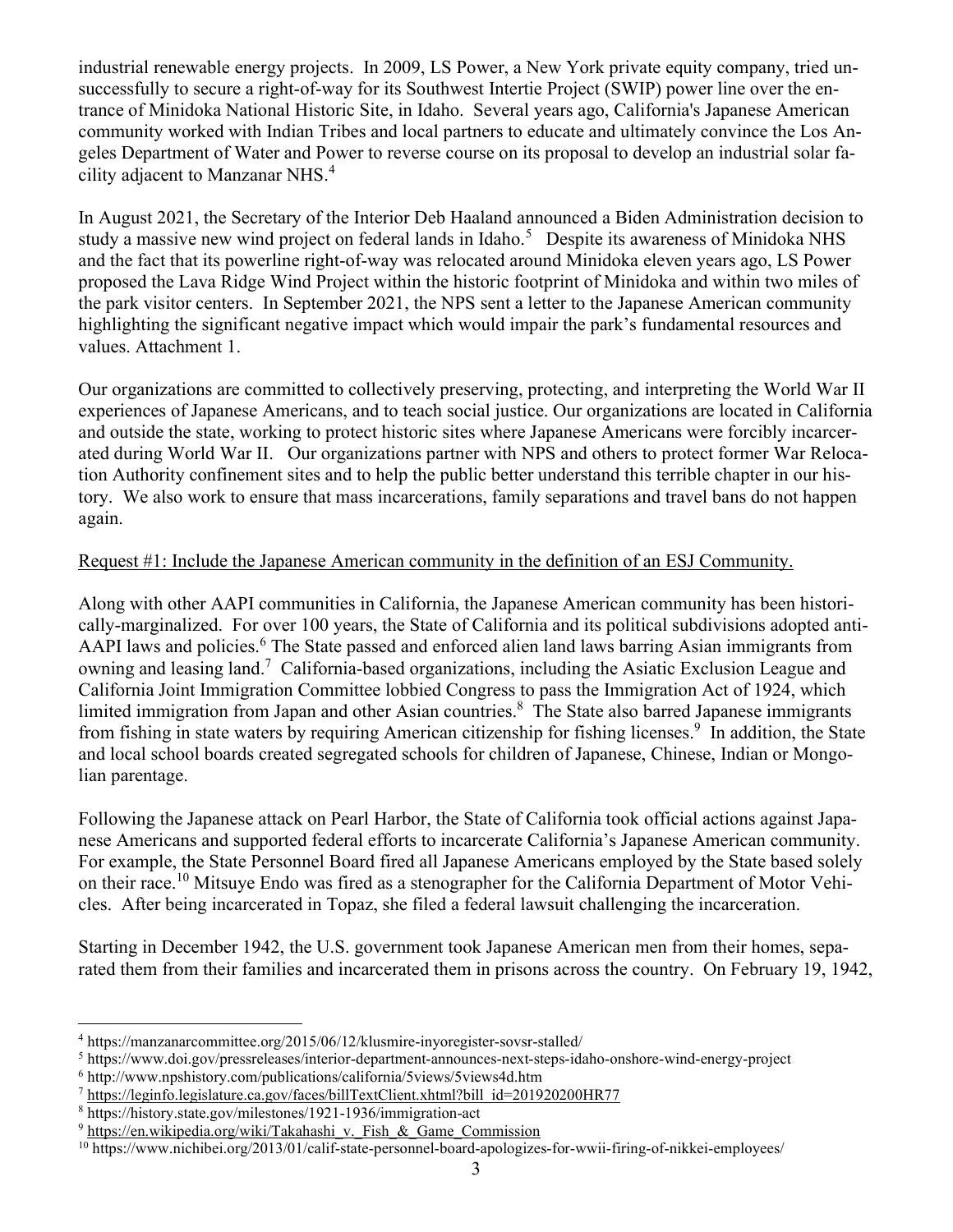President Franklin D. Roosevelt signed E.O. 9066, which ordered the "evacuation" of the remaining Japanese Americans on the west coast to incarceration sites in the western U.S. and Arkansas. To provide temporary facilities, the federal government established "Assembly Centers" in Fresno, Marysville, Merced, Pinedale, Pomona, Sacramento, Salinas, Santa Anita, Stockton, Tanforan, Tulare and Turlock.<sup>11</sup> Japanese Americans were kept in animal pens and other primitive living areas, while the government built the ten large relocation centers in the Western United States and Arkansas.



Figure 1.1. Sites in the western U.S. associated with the relocation of Japanese Americans during World War II. Source: National Park Service, Confinement and Ethnicity, 2000<sup>12</sup>

Japanese Americans suffered terrible pain and losses. The government destroyed Japantowns, or Nihonmachi, along with thriving farming communities. The government separated fathers from their families and imprisoned them in U.S. Department of Justice and Army prisons across the country. In addition to losing almost all of their personal property, many Japanese Americans lost their homes and businesses when they could not pay property taxes. Japanese American soldiers fought and died for freedom overseas, while their families were incarcerated behind barbed wire. Through its required "loyalty oath," the government further divided the Japanese American community between those deemed "loyal" and "disloyal."

As World War II was winding down, the government allowed families to leave camp as long as they dispersed throughout the country and did not resettle on the West Coast. As the Japanese American diaspora

<sup>&</sup>lt;sup>11</sup> http://www.npshistory.com/publications/nhl/theme-studies/japanese-americans-ww2.pdf

<sup>12</sup> https://www.nps.gov/parkhistory/online\_books/anthropology74/index.htm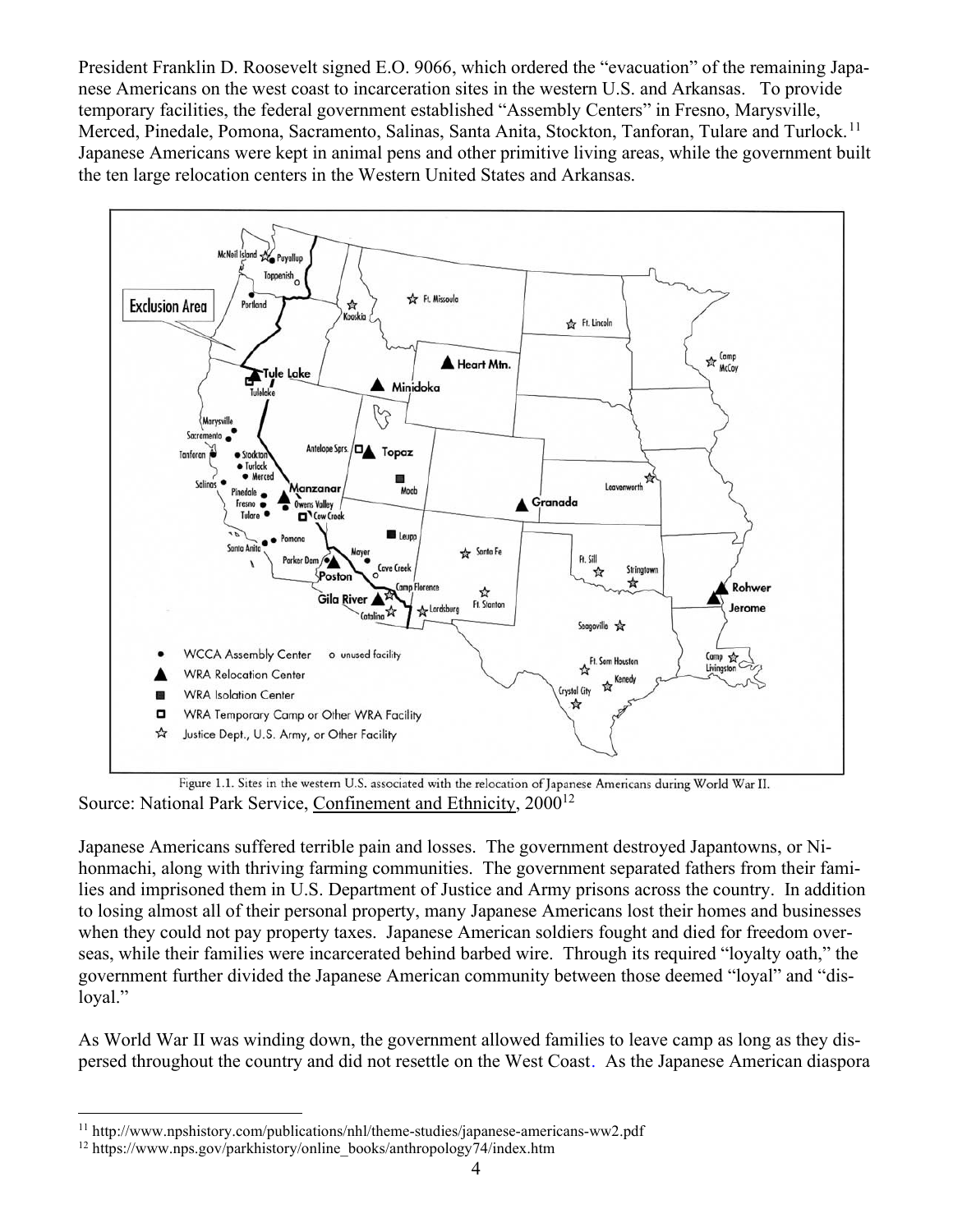rebuilt their lives, they encountered acts of racism and prejudice in housing, employment, public education and even discrimination from cemeteries. For decades, camp survivors did not talk about their experiences: the pain was too raw. For decades, Japanese Americans grappled with the emotional pain, shame and anxiety that this could happen again.

In recent years, the Japanese American community is gratified by official apologies and efforts to preserve the camps. For example, the State Legislature passed a resolution in 2020 (House Resolution 77):

Resolved by the Assembly of the State of California, That the Assembly apologizes to all Americans of Japanese ancestry for its past actions in support of the unjust exclusion, removal, and incarceration of Japanese Americans during World War II, and for its failure to support and defend the civil rights and civil liberties of Japanese Americans during this period.<sup>13</sup>

Our organizations are also gratified by the official acts by the State of California to commemorate the Day of Remembrance and acts of courage of Japanese Americans from California to stand up to injustice, such as commemorations of the Day of Remembrance and the courage of Fred Korematsu.<sup>14</sup> These actions parallel actions at the federal level, as outlined in the timeline at the end of this letter. Acknowledging that the incarceration was wrong and preserving the camps are examples of the strength and courage of California and our nation to admit a wrong.

Request #2: Include the Japanese American incarceration sites in the definitions section. We request that "Japanese American incarceration sites" be added to the definition section of the Action Plan. These sites are defined in federal Public Law 109-441, "an act to provide for the preservation of the historic confinement sites where Japanese Americans were detained during World War II." This Act authorizes the NPS to provide Japanese American Confinement Sites (JACS) grants to organizations working to protect and interpret these sites.

We encourage you to consider using the National Park Service definition of incarceration sites:

"[t]he ten War Relocation Authority sites (Gila River, Granada, Heart Mountain, Jerome, Manzanar, Minidoka, Poston, Rohwer, Topaz, and Tule Lake), as well as other historically significant locations, as determined by the Secretary of the Interior, where Japanese Americans were detained during World War II. These sites are specifically identified in Confinement and Ethnicity: An Overview of World War II Japanese American Relocation Sites, published by the Department of the Interior, National Park Service, Western Archaeological and Conservation Center."<sup>15</sup>

As defined by NPS, other significant historic locations include: Citizen Isolation Centers, Additional War Relocation Authority Facilities, Assembly Centers and Sites, U.S. Department of Justice Facilities, U.S. Army Facilities, and Federal Bureau of Prisons.<sup>16</sup>

Request #3: Consider impact on incarceration sites and adopt protective conditions in any CPUC actions. We support the ESJ Action Plan Goal #1 to consistently "integrate equity and access considerations throughout CPUC regulatory activities."

 $13$  Bill Text - HR-77 (ca.gov)

<sup>&</sup>lt;sup>14</sup> Senate Resolution 69, declaring January 30, 2020 as Fred Korematsu Day of Civil Liberties and the Constitution.

<sup>15</sup> https://www.nps.gov/jacs/downloads/22JACSNOFO.pdf

<sup>16</sup> https://www.nps.gov/jacs/downloads/22JACSNOFO.pdf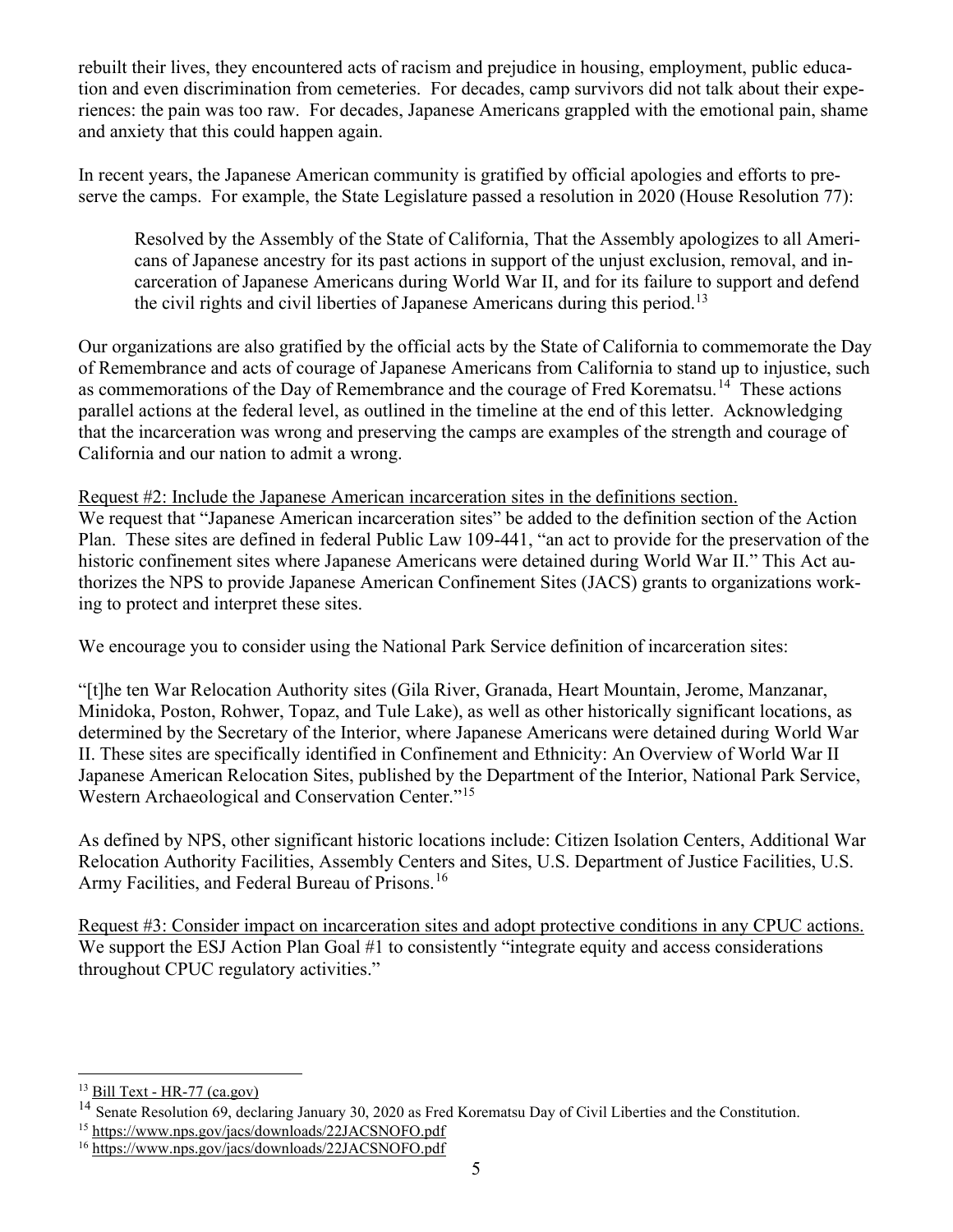We request that the Action Plan include language that the Commission consider the impact of any of its decisions on incarceration sites and incorporate protective conditions, based on federal and state standards, in any agreement which could impact these important sites. The federal standards would be based on the federal designation at the time of any CPUC action:

- A. Units of the National Park System. We'd request that any protective conditions ensure that incarceration sites that are National Park units are managed in accordance with the impairment doctrine as required by the NPS Redwoods Act of 1978 and related legislation and policies.<sup>17</sup> The NPS is required to manage National Parks like Manzanar, Tule Lake and Minidoka, "unimpaired" for the benefit of current and future generations.
- B. National Historic Landmarks. The Secretary of the Interior has designated additional sites as National Historic Landmarks, including Rohwer (Arkansas), Heart Mountain (Wyoming), Topaz (Utah) and Amache (Colorado)<sup>18</sup> As national historic landmarks, these sites are protected under federal laws.<sup>19</sup>
- C. National Register of Historic Places. Any CPUC action would maintain the integrity of sites listed on the National Register with respect to "feeling and association" and other criteria.

In addition to their federal designations, the State of California has listed Manzanar and Tule Lake as California Historical Landmarks.

By incorporating this language into the Action Plan, the CPUC can complement federal standards and provide an important backstop to federal protections, in the event that the federal government does not follow its policies.

Adding this language would also further the goals of the California Civil Liberties Public Education Act. The purpose of the Act "is to sponsor public educational activities and the development of educational materials to ensure that the events surrounding the exclusion, forced removal, and internment of citizens and permanent residents of Japanese ancestry will be remembered, and so that the causes and circumstances of this and similar events may be illuminated and understood."<sup>20</sup>

Adopting these recommendations would also provide companies seeking approvals from CPUC with important notice about these historically-significant sites. By learning about these historic resources early in the planning process, renewable energy companies can avoid "high conflict" areas, when siting renewable energy projects, transmission lines and other facilities. Incorporating these recommendations will provide clear "rules of the road" and help companies avoid choosing sites which impact racial, environmental and social justice and which entail significant project risk and litigation uncertainty that would jeopardize efforts to meet CPUC renewable energy and reliability goals.

<sup>&</sup>lt;sup>17</sup> http://npshistory.com/publications/management/mgt-policies-2006.pdf, see p. 10-11

<sup>18</sup> National Park Service, Japanese Americans in World War II Theme Study. japanese-americans-ww2.pdf (npshistory.com)

<sup>&</sup>lt;sup>19</sup> https://www.nps.gov/subjects/nationalhistoriclandmarks/faqs.htm "Federal funding or licensing of activities that affect historic properties are regulated principally by Section 106 and Section 110(f) of the National Historic Preservation Act. Other Federal effects are listed in 36 CFR § 65.2. Under Sections 106 and 110(f) of the Act, Federal agencies must "take into account" the effects of their undertakings on historic properties, and afford the Advisory Council on Historic Preservation an opportunity to comment on the undertaking and its effects. Implementing regulations of the Advisory Council may be found in 36 CFR § 800 "Protection of Historic Properties," which establishes a process of consultation with the State Historic Preservation Officer and the Advisory Council leading, in most instances, to agreement on how the undertaking will proceed... If a Federal activity will "directly and adversely affect" a National Historic Landmark, Section 110(f) of the Act also calls for Federal agencies to undertake "such planning and actions as may be necessary to minimize harm to such Landmark." As with Section 106, the agency must provide the Advisory Council with a reasonable opportunity to comment in accordance with 36 CFR § 800."  $^{20}$ https://leginfo.legislature.ca.gov/faces/codes\_displaySection.xhtml?lawCode=EDC&sectionNum=13000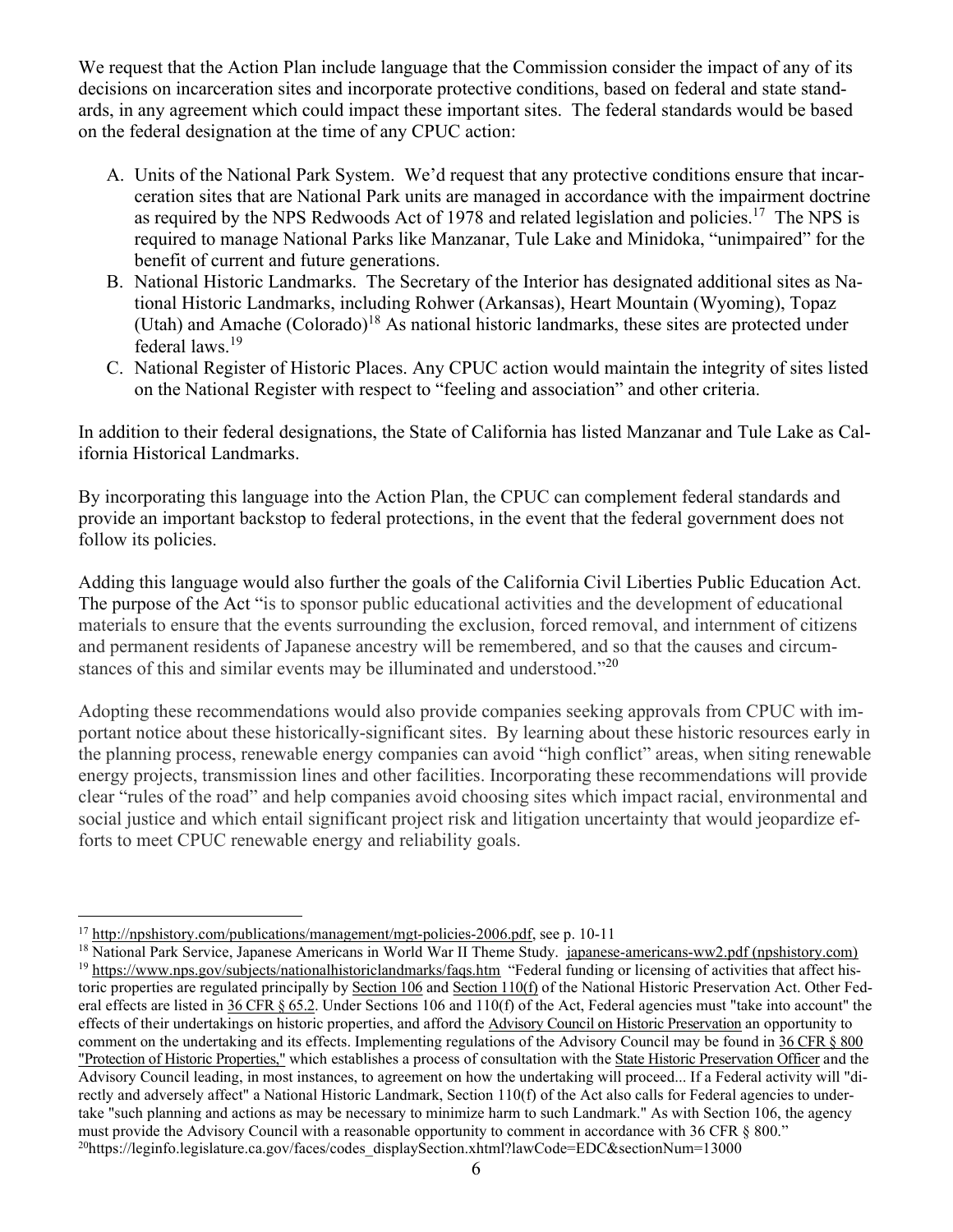As stated by Governor Newsom in 2021: "the internment of Japanese Americans was a betrayal of our most sacred values as a nation that we must never repeat. This stain on our history should remind us to always stand up for our fellow Americans, regardless of their national origin or immigration status, and protect the civil rights and liberties that we hold dear."

If you have any questions, please feel free to contact Robyn Achilles, Executive Director, Friends of Minidoka (Robyn@Minidoka.org) or Dan Sakura, advisor to Friends of Minidoka (dan@sakuraconservationstrategies.com).

By preserving the integrity of Japanese American incarceration sites unimpaired, CPUC can help ensure that these sites provide benefits to the Japanese American community, combat anti-AAPI hate and violence and help ensure that this painful chapter in our history is never repeated.

Thank you for considering our requests.

Sincerely,

Amache Historical Society II, CO Asian and Pacific Islander Americans in Historic Preservation, CA Bainbridge Island Japanese American Community, WA Bainbridge Island Japanese American Exclusion Memorial Association, WA Coalition to Protect America's National Parks, DC Densho, WA Fred T. Korematsu Institute, CA Friends and Family of Nisei Veterans, CA Friends of Minidoka, ID Go For Broke National Education Center, CA Heart Mountain Wyoming Foundation, WY Historic Wintersburg, Huntington Beach, CA Japanese American Citizens League, National, CA Alaska Chapter, AK Dayton Chapter, OH Florin-Sacramento Valley Chapter, CA New York Chapter, NY Pacific Southwest District Chapter, CA Puyallup Valley Chapter, WA Seattle Chapter, WA Japanese American Confinement Sites Consortium, CA Japanese American Memorial Pilgrimages, WA Japanese American National Library, CA Japanese American National Museum, CA Japanese American Religious Federation of San Francisco, CA Japanese Community Youth Council, CA Japanese Cultural and Community Center of Northern California, CA Manzanar Committee, CA Minidoka Pilgrimage Planning Committee, WA National Parks Conservation Association, DC National Trust for Historic Preservation, DC San Jose Nikkei Resistors, CA Honorable Sharon Tomiko Santos, Washington State House of Representatives Tule Lake Committee, CA

## Attachment 1 – Letter from NPS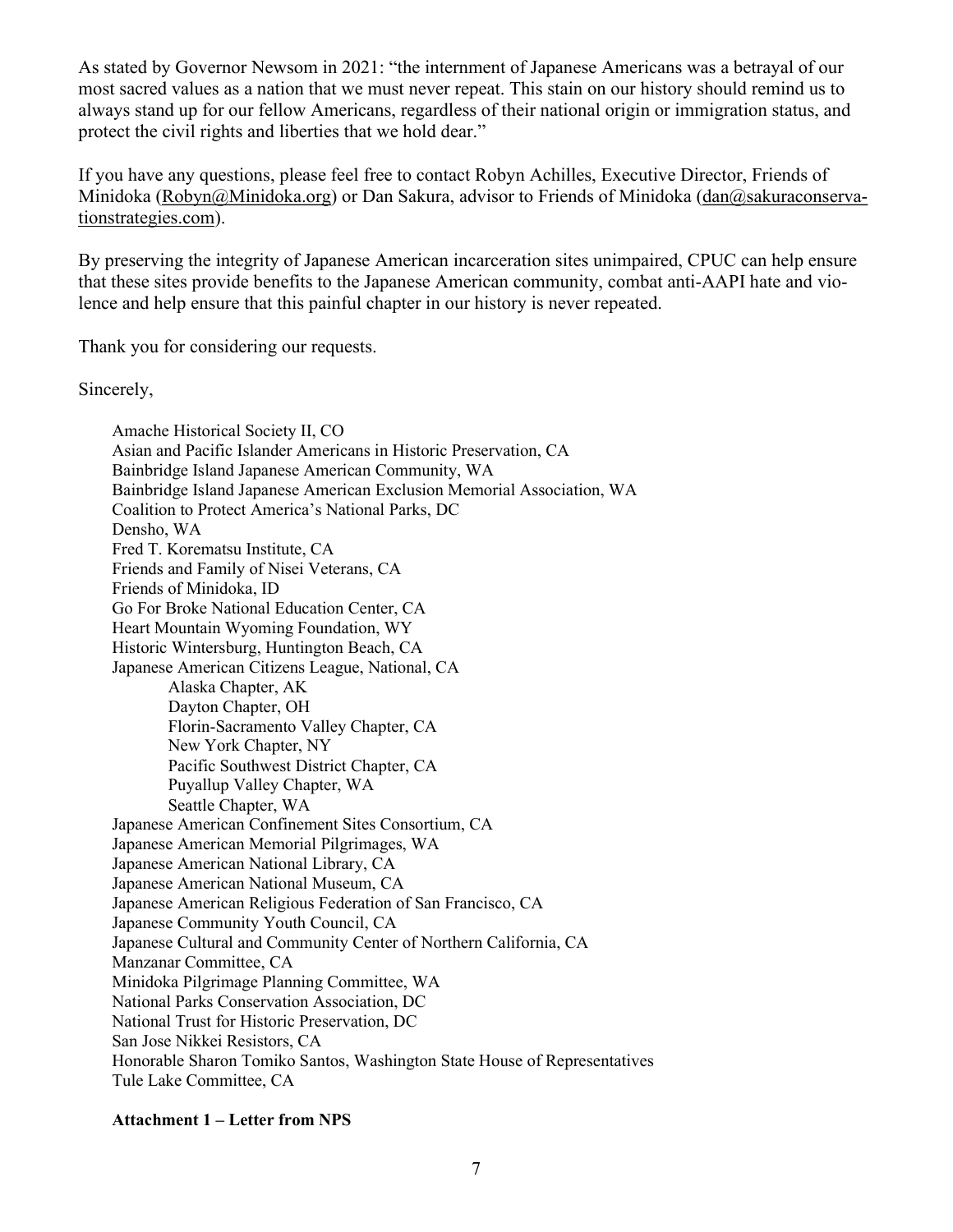## TIMELINE OF ACKNOWLEDGMENT AND PRESERVATION (FEDERAL)

- 1976 President Gerald Ford signs a proclamation formally terminating Executive Order 9066 and apologizes for the incarceration.
- 1979 Minidoka listed on the National Register of Historic Places.
- 1988 President Ronald Reagan signs the Civil Liberties Act
- 1990 The Japanese American Citizens League and local partners commemorate Minidoka as part of Idaho's Centennial.
- 1990 President George H.W. Bush apologizes to camp survivors, who receive \$20,000 in reparations.
- 1992 -- Congress passes bipartisan legislation to establish Manzanar NHS in California.
- 2000 Official groundbreaking of the Japanese American Memorial to Patriotism in Washington, DC
- 2001-- President Clinton designates Minidoka as a National Monument.
- 2003 -- The Minidoka Pilgrimage Planning Committee organizes the first pilgrimage.
- 2006 -- President George W. Bush signs the Japanese American Confinement Sites Act into law.
- 2008 -- Congress passes bipartisan legislation to expand and redesignate Minidoka as a National Historic Site and include the Eagledale Ferry Dock site on Bainbridge Island, Washington, in the park.
- 2008 -- President George W. Bush protects the Tule Lake Center as part of a National Monument.
- 2009 -- LS Power seeks to build the Southwest Intertie Project (SWIP) Line over the entrance to Minidoka. At the direction of Secretary Ken Salazar, BLM relocates the SWIP Line away from the park.
- 2010 -- Congress passes legislation to approve the SWIP Line relocation (Sec. 2003, P.L. 111-212)
- 2015 -- President Obama establishes the Honouliuli National Monument in Hawaii.